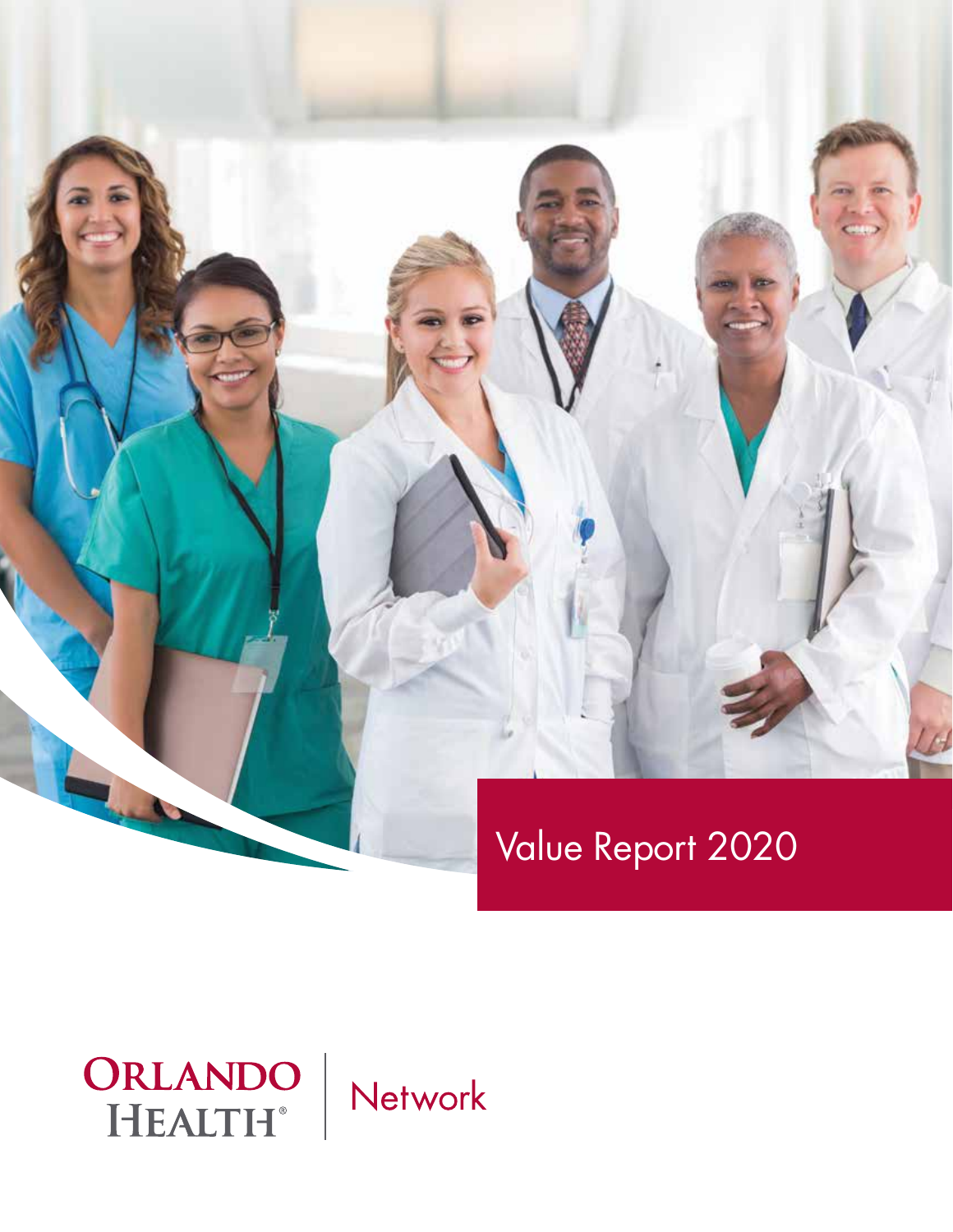John Cappleman, MD Board Chairman Orlando Health Network



## LETTER FROM THE CHAIRMAN

Dear Friends and Network Colleagues,

As I write this foreword, we find ourselves in arguably the most distressing period in the history of modern medicine — a pandemic that has taken over a million lives worldwide. So, before all else, I want to say I sincerely hope that you, your family and your loved ones are safe and well as you read this edition of the Orlando Health Network (OHN) Value Report. Trust that we will get through these difficult times, and we will do it together.

COVID-19 has reshaped our industry and most certainly will have a rippling effect on our practices in the years ahead. Yet, while the disruption to date has been unnerving, I can say it has been tremendously heartening to see how we have come together as a community to collectively fight this common enemy.

We have seen tremendous collaboration between various organizations — physician practices, health systems, insurers and employers, and public agencies, among others — in an effort to defeat this adversary. And while there may have been missteps along the way, we can take this as a moment to learn from those errors to continue to improve our processes for better outcomes.

Thus, as I reflect upon what undoubtedly has been the most challenging year of my career, it seems fitting and almost symbolic that it occurred in 2020 — a number that, when said aloud, is considered synonymous with the medical definition of "perfect vision." Striving for perfection will always be the goal of our network providers, and a vision of patient-centric care will be what gets us there.

Looking back and building on this theme of vision, I can share just how proud I am of our amazing work this past year. As you will read here, OHN once again delivered on its promise to drive the highest quality, most cost-effective care in the region. The network has now eclipsed 275,000 covered lives with a network of more than 5,000 providers. With this growth, OHN has managed to sustain its elite performance and securely positioned the network as one of the most successful in the nation. In hindsight, these feats are

remarkable, and I am in awe of the results we have been able to achieve for our community.

Looking ahead, this is a moment to amplify the efforts of our shared vision — to be the provider network of choice to the patients, families, physicians and payers in our community. In partnership with Orlando Health, OHN has differentiated itself as the leading organization delivering transformative, value-based care in the Central Florida community and beyond. Because of our results, as our clinical reach and footprint continue to expand, we can confidently say it is to the benefit of our aligned providers, payers and businesses we partner with, and, most importantly, our patients.

To close, in last year's report, I remarked that the impact we make on our patients' lives is the most meaningful part of what we all do — for me, this has never rung truer than it does now. The work we do is not just saving lives, but changing lives for the good. None of this would be possible without the day-in and day-out commitment of each and every one of our aligned physicians, advanced practice providers, nurses and frontline healthcare workers. So, in spite of the headwinds we may come to face now or in the future, I feel confident we will continue to forge ahead together, and we will prevail.

As always, it is an honor and a true privilege to be a member of this community we call the Orlando Health Network. It is also my distinct pleasure to present to you this year's Orlando Health Network Annual Value Report, highlighting all our great works from the past year and looking ahead at the many we will surely accomplish in partnership. Thank you again for your participation, passion and commitment to our shared value-based aims.

Warmest Regards,

The M Syleanancio

## TABLE OF CONTENTS

Medicare Shared Savings Program...... Bundled Payment Programs ................ Commercial ACO Performance........... Disney Direct-to-Employer Arrangement Other Direct-to-Employer Arrangements Network Updates............................... Orlando Health Spotlight .................... Orlando Health Update..................... Clinical Transformation Initiatives ......... Network Provider Feedback ............... Network Care Experiences................. Technology.............................................................................................20 Telemedicine & Remote Patient Monitoring Forging Ahead Together .................... OHN Network Map..........................

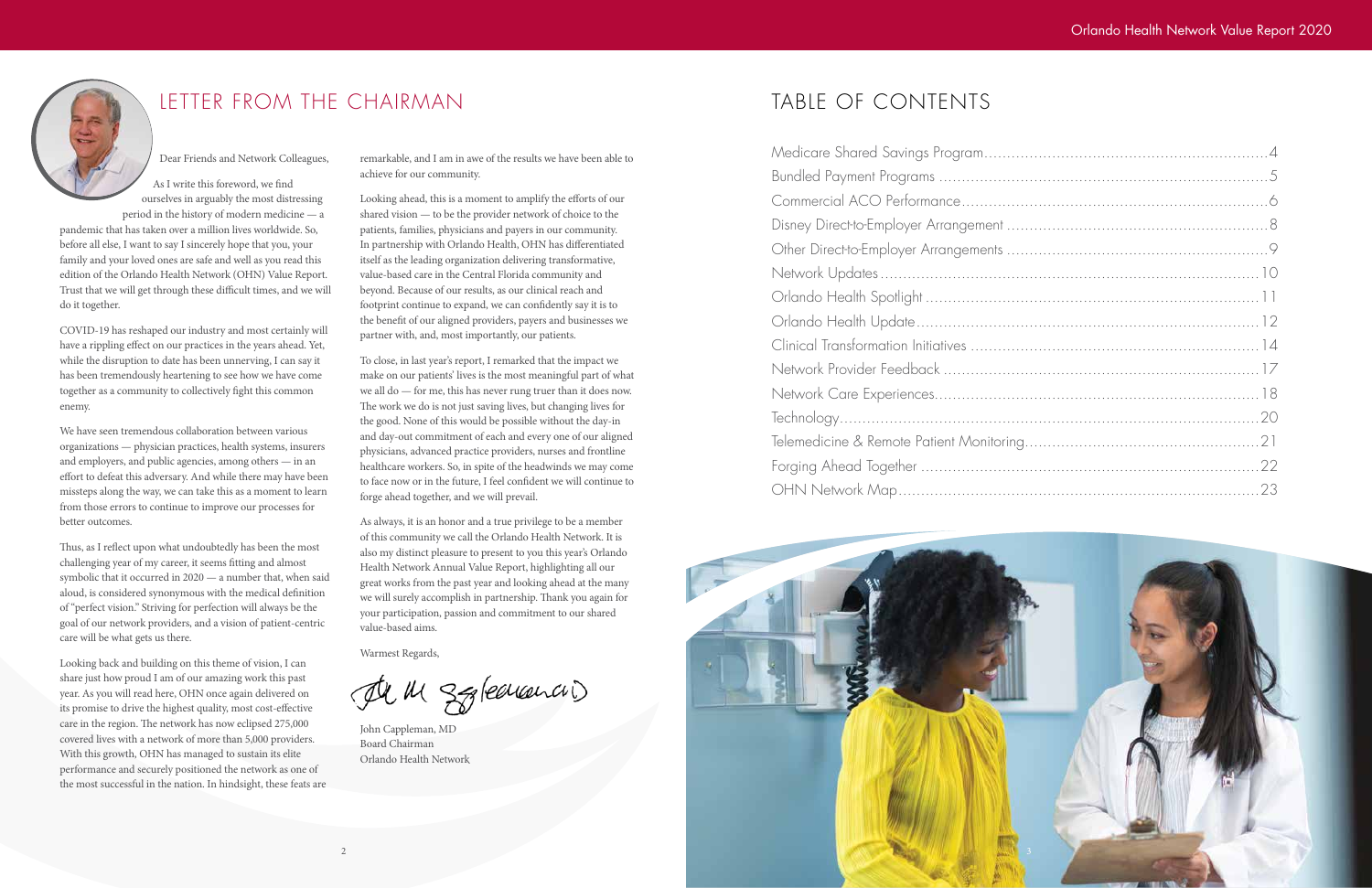# Medicare Shared Savings Program

Orlando Health has completed its seventh year participating in the Medicare Shared Savings Program (MSSP). Through its agreement with the Centers for Medicare and Medicaid Services (CMS), the organization is now responsible for managing the care for approximately 17,000 Medicare beneficiaries.

A lot has changed since pioneering the state's first hospital-led MSSP Accountable Care Organization (ACO) in 2013, now formally known as Orlando Health Collaborative Care. Orlando Health Collaborative Care first began in the program as a participant in CMS's Track 1 model before transitioning into the most advanced payment model, the MSSP Enhanced ACO Track, in July 2019.

**OVERALL ACO QUALITY** SCORE: **92.5<sup>%</sup> QUALITY DOMAIN**  EUALITY **100% PREVENTIVE HEALTH QUALITY DOMAIN SCORE: 96.3% EXPERIENCE PATIENT AND CAREGIVER**

Since its inception, the program models have continuously evolved, gradually making participating provider organizations more and more responsible for cost and quality outcomes of the beneficiaries they serve. In this newest model, Enhanced Track ACOs have even greater risk exposure, meaning increased reward opportunity for strong performance with greater downside financial risk for suboptimal performance.

Orlando Health is proud to report that, combining its prorated 2019 performance with prior program-to-date success, Orlando Health Collaborative Care has amassed more than \$30 million in savings to CMS. Moreover, based on the ACO's 2019 performance, the organization also has received an incentive payment for its cost savings to target and strong quality results.

**AT-RISK POPULATION QUALITY DOMAIN SCORE: 100%** 



# Bundled Payment Programs

 • Percutaneous Coronary Intervention





### Bundled Payments for Care Improvement Advanced

Orlando Health began participating in CMS's voluntary Bundled Payments for Care Improvement Advanced (BPCI-A) program in January 2020. Through this program, the organization seeks continued collaboration with its in-network specialists to further improve quality while simultaneously reducing overall expenses in 11 unique episodes of care.

In the legacy version of the program, Orlando Health was able to generate more than \$20 million in cost savings to CMS through the work of strong multidisciplinary collaboratives led by engaged physician champions. These groups routinely met in forums, now known as Bundle Operational Leadership Teams (BOLTs), to review opportunities based on program data. From these reviews, the teams were able to design new care pathways and establish enhanced partnerships for better care outcomes.

Ultimately, patients have and will reap the benefits of these better processes through lower costs and improved health outcomes, such as earlier mobilization following joint replacement surgery and reduced risk of rehospitalization. Orlando Health again bears risk in this federal program based on cost and quality performance, and thus will rely on its close partnership with providers to drive market-leading results to meet and exceed program benchmarks and, more importantly, collectively benefit our patients.

#### Orlando Health's 2020 Clinical Episodes

#### Inpatient Episodes of Care

- Cardiac Arrhythmia
- Cardiac Defibrillator
- Renal Failure
- Sepsis
- Spinal Fusion
- Stroke
- Seizures
- Gastrointestinal Obstruction
- Gastrointestinal Hemorrhage
- Fractures of the Femur, Hip or Pelvis

#### Outpatient Episodes of Care

#### Comprehensive Care for Joint Replacement

Orlando Health has been participating in CMS's mandatory Comprehensive Care for Joint Replacement (CJR) bundled payment program since 2018. This program was designed by the federal government to curb spending for hospitals performing hip and knee replacements, predominantly focusing on the 90-day period following the hospitalization. Today, all Florida hospitals are required to participate, with each required to manage costs against the regionally determined benchmarks or be forced to pay annual penalty payments back to CMS.

In the most recently completed performance year, Orlando Health completed over 900 CJR qualified episodes. Notably, Orlando Health Dr. P. Phillips Hospital and Orlando Health – Health Central Hospital combined saved more than an estimated \$700,000 during that period.



**Orlando Health – Health Central Hospital was honored with the "Most Improved Savings in CJR Performance" in Year 4 award by Premier, Inc.** 

CJR is now in its final performance year, but a proposed rule is expected to extend the program through 2023. Orlando Health looks forward to continued participation, however long that may be, as it is a chance to continue to deliver better outcomes and the best patient experiences at the lowest cost.

Most impressively, Orlando Health Collaborative Care has consistently earned high quality marks every program year since inception. Performance Year 2019 was no different, as the ACO received a 92.5 percent quality performance score overall, again making it among the best in the program.

This sustained performance of year over year cost savings coupled with leading quality outcomes have consistently led to Orlando Health Collaborative Care's recognition in *Becker's Hospital* Review as a "Top ACO to Know."

For more information about Orlando Health Collaborative Care, you can visit: [OrlandoHealth.com/Orlando-Health-Collaborative-Care-ACO.](http://OrlandoHealth.com/Orlando-Health-Collaborative-Care-ACO)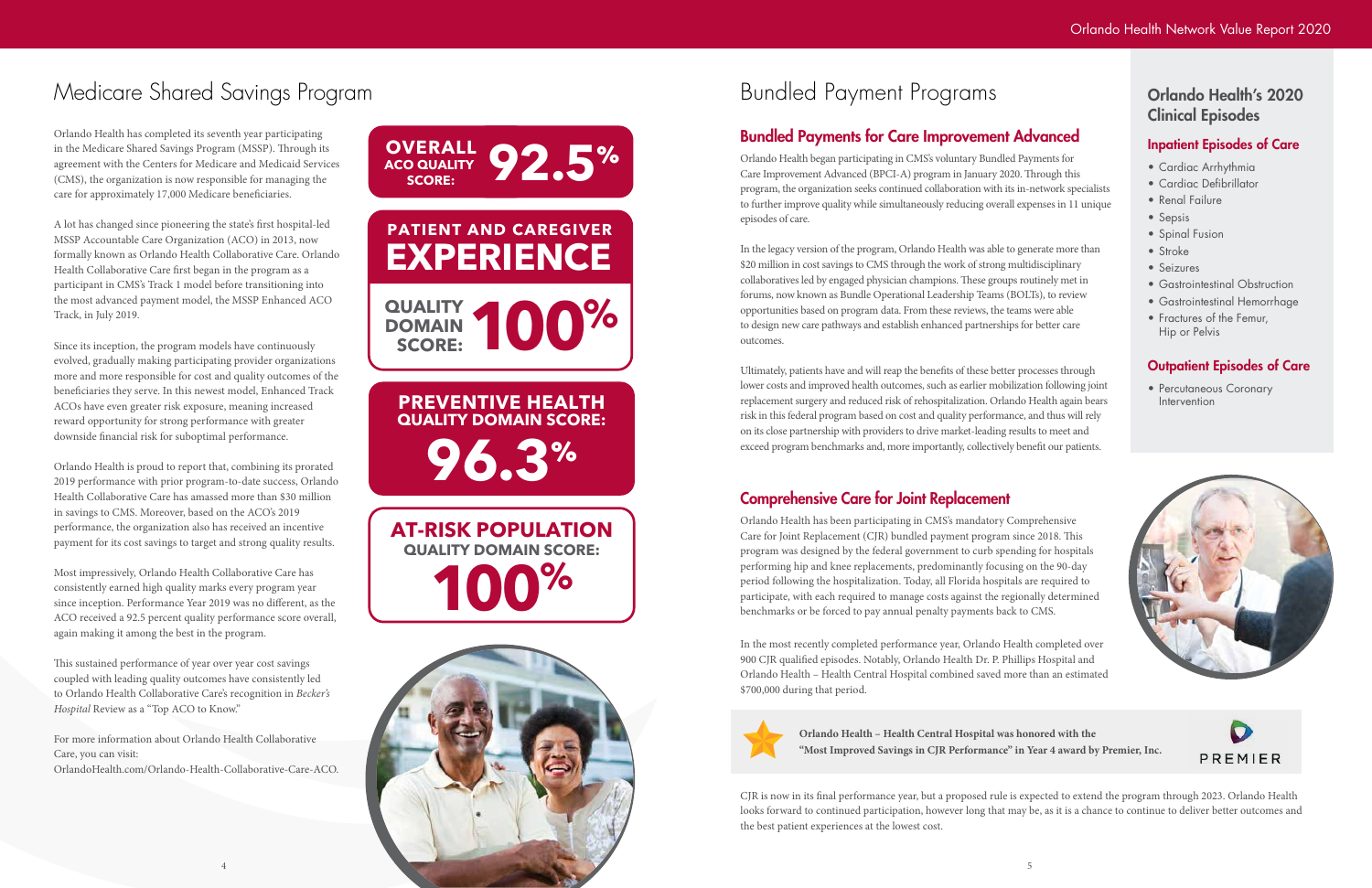| <b>Domain</b>                                   | <b>Quality Measure</b>                             | <b>Orlando Health</b><br><b>Network</b><br>Performance* | <b>Peer Performance</b>               |  |
|-------------------------------------------------|----------------------------------------------------|---------------------------------------------------------|---------------------------------------|--|
|                                                 | How do patients rate the hospital overall?         | 76.0%                                                   | 68.0%                                 |  |
| <b>Experience</b>                               | How often did nurses communicate with patients?    | 79.0%                                                   | 77.0%                                 |  |
|                                                 | How often did doctors communicate with patients?   | 78.0%                                                   | 77.0%                                 |  |
| <b>Readmissions</b>                             | 30-Day Readmission Rate for Heart Attack           | As Expected                                             | <b>State Mean</b>                     |  |
|                                                 | 30-Day Readmission Rate for Heart Failure          | As Expected                                             | <b>State Mean</b>                     |  |
|                                                 | 30-Day Readmission Rate for Pneumonia              | As Expected                                             | <b>State Mean</b>                     |  |
| <b>Infection Rate</b>                           | <b>CLABSI</b> in ICU <sub>s</sub> and Select Wards | <b>Exceeded National</b><br><b>Benchmark</b>            | <b>National Mean</b>                  |  |
|                                                 | Surgical Site Infections from Colon Surgery        | <b>Exceeded National</b><br><b>Benchmark</b>            | National Mean                         |  |
| <b>Care Improvement</b>                         | Participation in the CathPCI Registry              | Yes                                                     | Program Participation                 |  |
|                                                 | Hospital Quality Performance Metrics - Summary     |                                                         | 9/9 Hospital Quality Metrics Achieved |  |
| <b>Physician Quality</b>                        | <b>Colorectal Cancer Screening</b>                 | 62.7%                                                   | 56.6%                                 |  |
|                                                 | <b>Cervical Cancer Screening</b>                   | 73.9%                                                   | 67.4%                                 |  |
|                                                 | Diabetic HbA1c Screening                           | 90.4%                                                   | 89.5%                                 |  |
|                                                 | Diabetic Nephropathy Monitoring                    | 89.8%                                                   | 89.8%                                 |  |
|                                                 | Appropriate Treatment for Pediatric URIs           | 91.2%                                                   | 85.3%                                 |  |
| Physician Quality Performance Metrics - Summary |                                                    | 5/5 Physician Quality Metrics Achieved                  |                                       |  |

# Commercial ACO Performance

## Florida **Blue & T**

Florida Blue Accountable Provider Organization<br>2019 Hospital and Physician Quality Reporting Summary **Cigna** Cigna Collaborative Accountable Care<br>2019 Physician Quality Reporting Summary

2019 Hospital and Physician Quality Reporting Summary

### Aetna Whole Health Accountable Care Organization

### 2019 Physician Quality Reporting Summary

| <b>Domain</b>                                   | <b>Quality Measure</b>              | <b>Orlando Health</b><br><b>Network</b><br>Performance* | <b>Peer Performance</b> |
|-------------------------------------------------|-------------------------------------|---------------------------------------------------------|-------------------------|
| <b>Physician Quality</b>                        | <b>Colorectal Cancer Screening</b>  | 71.5%                                                   | 71.5%                   |
|                                                 | <b>Breast Cancer Screening</b>      | 84.4%                                                   | 82.6%                   |
|                                                 | <b>Cervical Cancer Screening</b>    | 87.2%                                                   | 84.7%                   |
|                                                 | Diabetic HbA1c Poor Control (>9.0%) | 12.3%                                                   | 13.1%                   |
|                                                 | Diabetic Nephropathy Monitoring     | 97.3%                                                   | 95.0%                   |
| Physician Quality Performance Metrics - Summary |                                     | 5/5 Physician Quality Metrics Achieved                  |                         |

*\*Green shading indicates Orlando Health Network performed better than the peer physician cohort for each metric in the 2019 Performance Year.*



*\*Green shading indicates Orlando Health Network met or performed statistically significantly better than the peer hospital/physician cohort for each indicated metric in the 2019 Performance Year.* 

**Paetna** 

| <b>Domain</b>           | <b>Quality Measure</b>                          | <b>Orlando Health</b><br><b>Network</b><br>Performance* | <b>Peer Performance</b>           |  |
|-------------------------|-------------------------------------------------|---------------------------------------------------------|-----------------------------------|--|
|                         | <b>Breast Cancer Screening</b>                  | 82.6%                                                   | 79.1%                             |  |
| <b>Preventive</b>       | Chlamydia Screening                             | 46.9%                                                   | 48.0%                             |  |
|                         | <b>CAD Statin Use</b>                           | 72.9%                                                   | 67.6%                             |  |
| <b>Well Care Visits</b> | Adolescent Well-Care Visit                      | 71.3%                                                   | 62.3%                             |  |
|                         | Infancy Well-Child Visit                        | 79.3%                                                   | 75.3%                             |  |
|                         | Diabetic Retinopathy Monitoring                 | 38.6%                                                   | 35.0%                             |  |
| <b>Diabetes Care</b>    | Diabetic Nephropathy Monitoring                 | 88.7%                                                   | 85.1%                             |  |
|                         | Diabetic HbA1c Poor Control (>9.0%)             | 89.0%                                                   | 85.6%                             |  |
|                         | Diabetic HbA1c Results Less Than 8.0%           | 77.6%                                                   | 73.5%                             |  |
|                         | Diabetic Statin Use                             | 88.4%                                                   | 85.2%                             |  |
|                         | Low Back Pain Imaging Use                       | 77.4%                                                   | 73.6%                             |  |
| <b>Utilization</b>      | Pediatric Pharyngitis Antibiotic Use            | 95.0%                                                   | 91.1%                             |  |
|                         | <b>Generic Dispensing Rate</b>                  | 88.0%                                                   | 88.0%                             |  |
|                         | Pediatric URI Antibiotic Use                    | 96.9%                                                   | 92.1%                             |  |
|                         | Physician Quality Performance Metrics - Summary |                                                         | 13/14 Physician Measures Achieved |  |

*\*Green shading indicates Orlando Health Network performed statistically better than the market peer cohort for each indicated metric in the 2019 Performance Year.* 

# Total Shared Savings Generated Since Inception: \$132 Million

Commercial and Federal ACO Contracts





Aggregate Program Savings 2019 Program Savings

7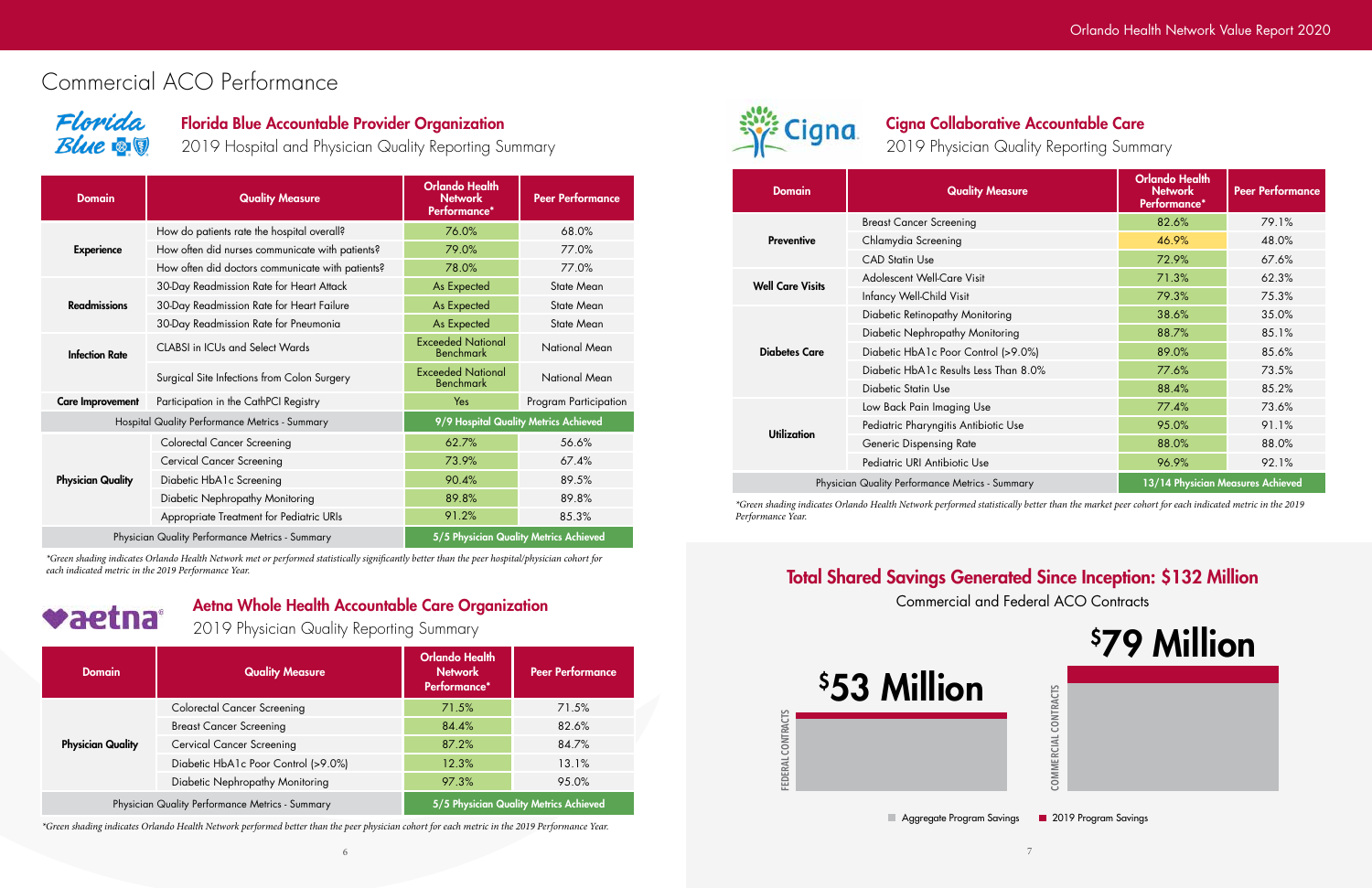#### Hospital Domain Specific Performance



the health system with the intent of designing OHN-concentric organizations will gain the benefits of what OHN has to offer in Recently, many network convener organizations have approached convener partners. network offerings to employers and progressive health plans. Through these new and creative partnerships, pioneering terms of immediate higher quality care and long-term, sustainable cost savings. Patients then reap the benefits of curated networks

#### **Orlando Health Team Member Health Plan**

Orlando Health is in regular discussions with insurers, employers live in and serve. with enhanced care coordination and typically preferred health plan benefits. Finally, OHN participating providers gain access to financially advantageous books of business in these narrowed high-performance networks — access that would not otherwise be available outside of network alignment. Emerging Partnerships and healthcare coalitions with the aim of developing new, innovative value-based care programs for the communities we

Below are some of OHN's aligned and potential network





Hospital System Composite is expected that even a greater portion of patients will receive their care through During 2020 open enrollment, more Disney Cast Members selected the Orlando Health Cast Advantage health plan option due to an expansion of the service area. Plan membership surpassed the 26,000 total covered lives mark. Entering 2021, it the Orlando Health Cast Advantage plan.

OHN has completed another successful year in its direct-to-employer relationship with The Walt Disney Company — the largest arrangement of its kind in the country. Through this partnership, Orlando Health is held accountable for quality and cost targets while bearing contractual risk based on its performance.

According to Quantros, a leading analytics firm utilized by Disney to evaluate quality, OHN again earned high marks in hospital quality with particularly high scores in the areas of mortality, complications and inpatient quality. The 96.3 Overall Hospital Care score ranks the system among an elite class in the "Excellent" category. OHN also performed exceedingly well with physician quality measures for the third year in a row.

> Orlando Health continues to advance its Orlando Health Team Member Health Plan (OHTMHP) toward an accountable care framework for OHN providers. Today, much like the Disney Cast Advantage network, only providers who participate with OHN have access to provide care to our team member population.

> As the network seeks to ensure the highest outcomes possible for our team members and their dependents, OHTMHP will be adopting quality metrics to track performance in 2021. These measures will mirror those used in other value-based contracts held by OHN to reduce reporting burden and ensure consistency for providers. Cost performance will also be assessed based on actual cost experience relative to budgeted targets. These performance results will be shared with primary care providers in the form of quality, cost, utilization and risk management dashboards, akin to those OHN providers have become accustomed to in other network arrangements.

towards achieving our goal of providing the right care, at the right time, in the provements in health quality outcomes and<br>provements in health quality outcomes and<br>centive payment to providers is another sta cost management. "Passing on an incentive payment to providers is another step right setting for our Disney Cast Members," says Dr. George Ralls, Chief Medical Beginning in 2021, OHN will be offering an expanded Disney ACO option. Participating primary care providers will be offered the opportunity to earn an incentive payment to reward for improvements in health quality outcomes and Officer and Senior Vice President.

> This increased focus on quality and cost performance promises to deliver superior results to our patients, families and colleagues covered by the OHTMHP plan options. The transition also ultimately will allow providers to earn incentives for better coordinating care and achieving top outcomes. As OHTMHP continues to evolve, OHN providers will be made aware of these new opportunities through standard network communications.

Finally, OHTMHP seeks to lead the market in advancing best practices for the well-being of our plan members. This means adopting network policies to ensure clinical standards are aligned with the latest research, such as the recently implemented genetic testing policies for obstetrics and heredity cancer. This policy was created by experts in the field to reduce unnecessary genetic testing. It accomplishes this by adding a genetic counseling requirement in addition to the already existing prior authorization

review. Policies like these help to reduce wasteful testing, improve patient experience and moderate unnecessary spending. These OHN policies and procedures are regularly updated and will be shared with network-aligned providers as implemented.

Keeping team members healthy during COVID-19 was a priority. The virtual visit platform became the quickest and safest solution to connect with team members who were required to perform at-home self-checks every day before reporting to work. We are proud to announce that over 13,000 virtual visits were completed for members of this health plan, which demonstrates our team members' commitment to patient safety.

#### *New ACO Announcement:*

For Fiscal Year 2021, Orlando Health will be offering network aligned primary care providers an exciting new opportunity to earn performance-based incentives via participation in the Orlando Health Team Member Health Plan (OHTMHP). As with other Accountable Care Organization models offered by the Orlando Health Network, this new model for OHTMHP will encourage providers to drive continuous quality improvements while reducing overall expenditures.

"Establishing a performance-based model to reward our network providers for delivering value-based outcomes was a logical next step in our health plan's journey and a thoughtful investment in our most important asset, our Orlando Health Team Members. We look forward to continued opportunities to align with our physician partners in these endeavors, which serve to both support the evidence-based delivery of care and ultimately improve the lives of those we serve."

*Karen Frenier Vice President, Orlando Health Chief Human Resources Officer* 

9



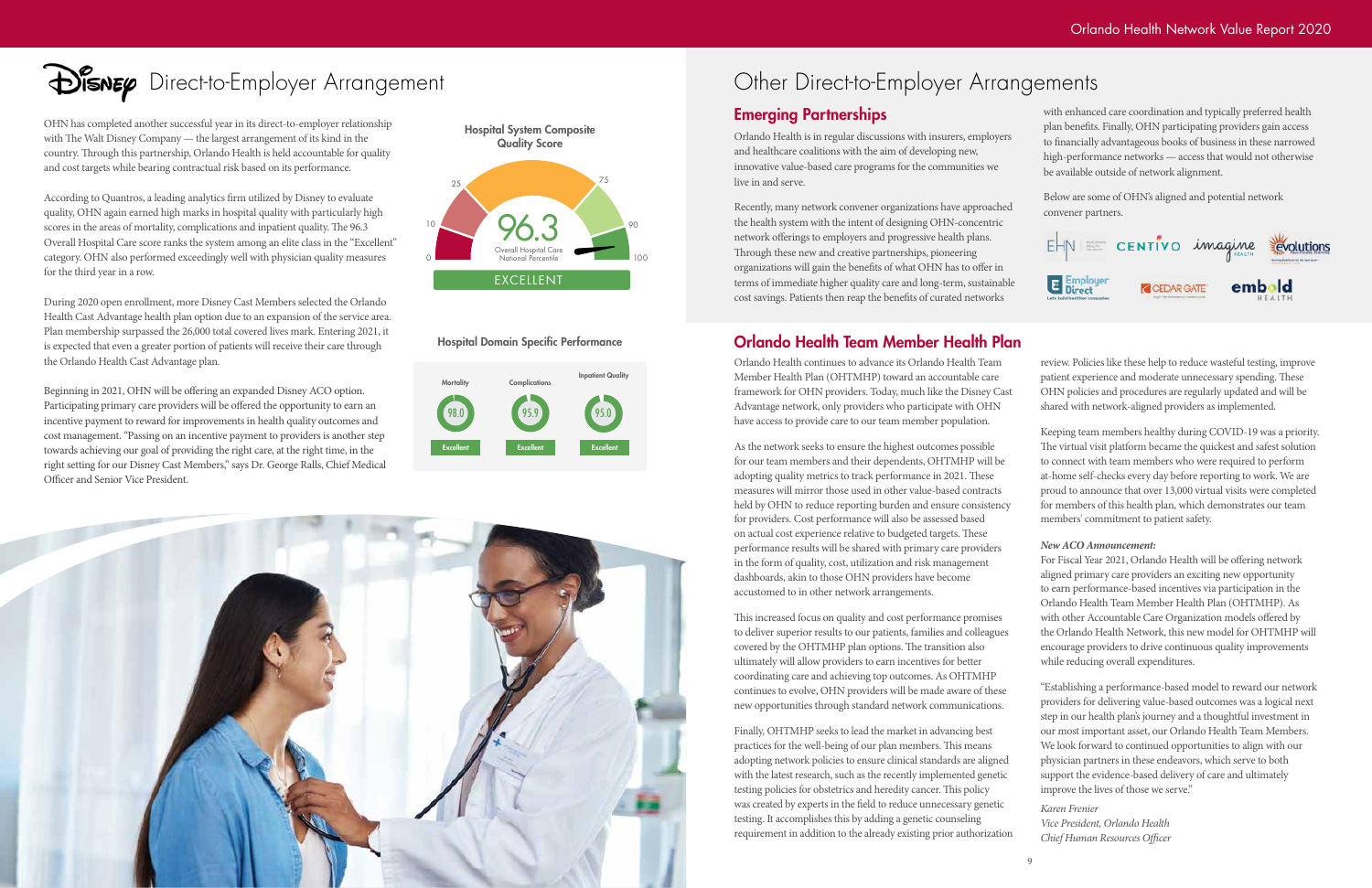#### Better Care by Leaps **LEAPFROG HOSPITAL** and Bounds SAFETY GRADE

The Leapfrog Group is a national organization committed to improving healthcare quality and safety for patients. The organization biannually releases grades for over 2,600 adult hospitals to recognize efforts made in reducing medical errors, infections and other harm to patients. In the most current ratings, "A" Grades were awarded to Orlando Health Orlando Regional Medical Center, Orlando Health Dr. P. Phillips Hospital, Orlando Health – Health Central Hospital and Orlando Health South Lake Hospital. Orlando Health South Seminole Hospital received a "B" Grade. Orlando Health has earned 30 "A" grades since 2015.

### A+ Grades for Newborn Screening

# Network Updates

Since its inception, OHN has grown more than 300 percent, now representing over 275,000 actively managed lives, which equates to roughly one in eight Orlando area residents.

OHN has now scaled to include more than 5,000 physicians and advanced practice providers (APP), including over 500 primary care physicians, in the past year. Now, OHN is the largest, highest performing, and longest operating clinically integrated network in the region.

## OHN Provider Membership OHN Provider Membership

#### Best Hospital and Specialties in the U.S.

The network has consistently earned the highest distinctions for quality, outperforming its local, regional and national peers across value-based contracts. This work has been accomplished through the hard work of our physicians, clinical teams, administrators and support staff.

OHN is currently responsible for managing more than \$1.4 billion in annual spend across its partner payer portfolio. The network has driven more than \$130M in savings to its payer partners to date, with more than half coming back to OHN as an incentive.

# United<br>Healthcare

# Orlando Health Spotlight

In this year's OHN Value Report, the network's supporting health system, Orlando Health, is recognized in several areas, including its distinctions as a high-quality healthcare organization, accomplishments in driving tremendous patient experience results, and accolades as an employer known for its workplace excellence. OHN applauds the health system for its commitment to quality in all regards, and the various honors listed here are a manifestation of that work.



*U.S. News & World Report* has designated Orlando Health Arnold Palmer Hospital for Children as a Best Children's Hospital

for the 11th consecutive year. The hospital ranked among the nation's 50 best in cardiology and heart surgery, diabetes and endocrinology, urology, and neonatology. Orlando Health also earned High Performing Hospital marks in nine adult specialties, including colon cancer surgery, lung cancer surgery, heart bypass surgery, aortic valve surgery, transcatheter aortic valve replacement, hip replacements, knee replacements, heart failure and chronic obstructive pulmonary disease.

# **P**PRESS GANEY

#### **Top-Rated Patient Experience**

#### Recognized as a Best Modern **Healthcare** Place to Work

As Orlando Health expands, the organization continues to cultivate a great workplace for all team members. That commitment was recognized this year when *Modern Healthcare* named Orlando Health South Seminole Hospital and Orlando Health Dr. P. Phillips Hospital as Best Places to Work in Healthcare for 2020. This designation reflects the ability of the hospitals to create an empowered, engaged and satisfied workforce. It also aligns with our corporate strategic imperative to become the "Best Place to Work."

#### FLORIDA-**NEWBORN** SCREENING

Florida Newborn Screening has ranked Orlando Health Winnie Palmer Hospital for Women & Babies and Orlando Health South Lake Hospital with A+ grades for newborn screening. In a report released by the Florida Department of Health program, both hospitals received top marks for accurate and timely collection of newborn screening samples and transport time to the state lab for processing. Florida newborns currently are screened for 57 disorders to provide the best possibility for early intervention and care.



Based on Press Ganey reporting, Orlando Health achieved its highest patient satisfaction scores the health system has ever seen this year. Most notably, Orlando Health Physician Associates achieved national top decile results in patient care experience. Orlando Health Medical Group also achieved top quartile percentile rankings compared to national peers for its specialty and primary care practices. These results are a testament to the ongoing efforts to meet patient service expectations while also delivering care at the highest levels.

2020 Network Highlight: OHN partners with United Healthcare to launch a commercial ACO. With this offering, the OHN now has a value-based care arrangement with all of the major insurance carriers in the Central Florida market. 

#### APEX Awards for Communications Excellence

Orlando Health is once again being recognized nationally with APEX awards, an international competition honoring excellence in publishing. In its 32nd year, the APEX Awards are based on excellence in graphic design, editorial content and the ability to achieve overall communications excellence. This year, Orlando Health won four awards from a field of nearly 1,200 entries, including an APEX Grand Award for its *Choose Health*  magazine, distinguishing it as an outstanding work. The Orlando Health *Choose Health* magazine is a wellness and prevention publication produced in-house and mailed to more than 150,000 households in Central Florida quarterly. Three other Orlando Health publications received APEX Awards of Excellence.

11



- Orlando Health Employed Primary Care
- Orlando Health Employed Specialty Care
- Orlando Health Employed APPs
- Community Primary Care
- Community Specialty Care
- Community APPs

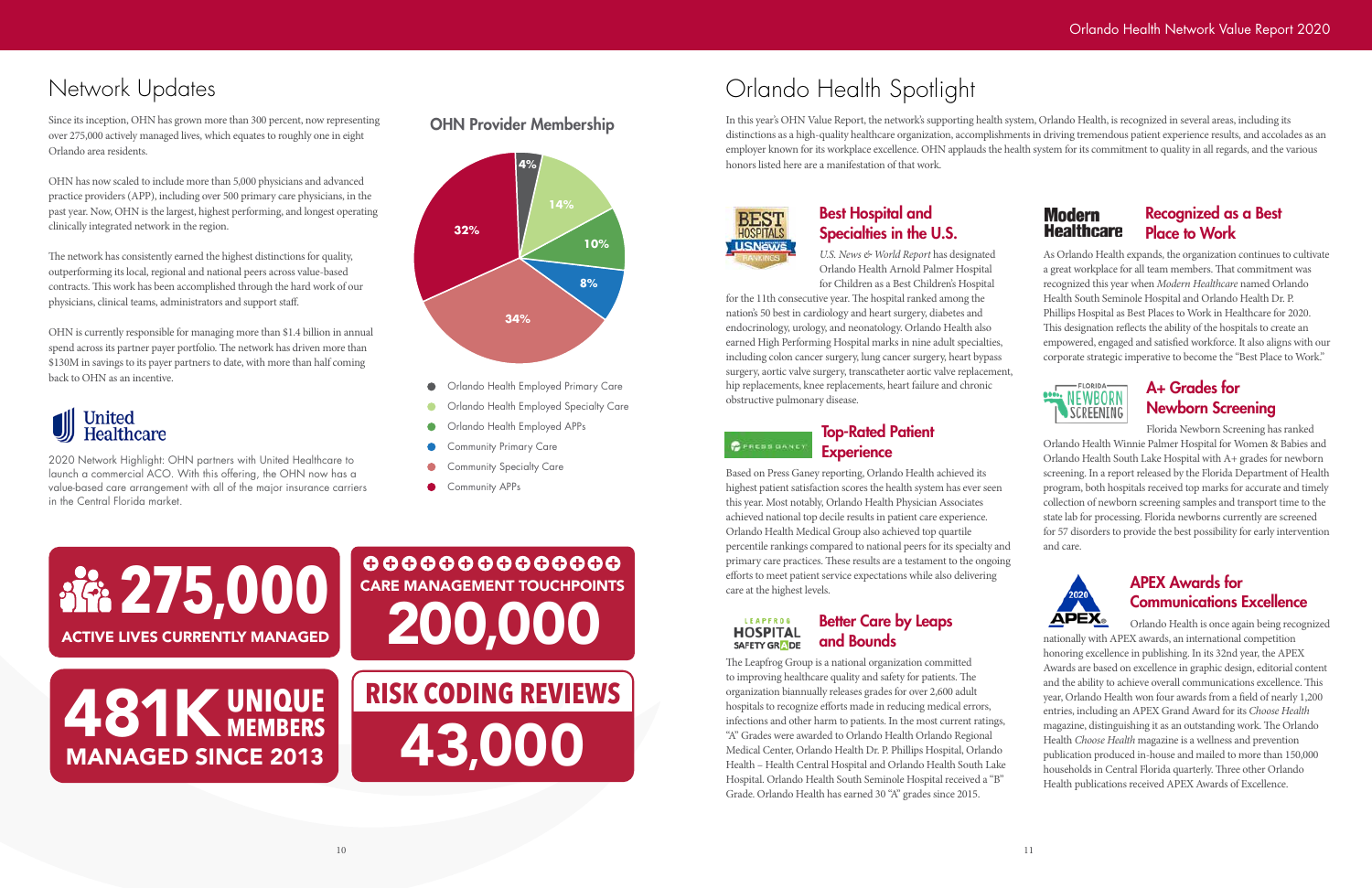# Orlando Health Update

#### Orlando Health Welcomes Orlando Health St. Cloud Hospital and Bayfront Health St. Petersburg to the Orlando Health Network

 integrated member of the family. Previously, Orlando Health held 20 percent ownership in the hospital. Orlando Health has expanded its footprint into neighboring markets through two hospital acquisitions in 2020. On July 1, 2020, the organization welcomed Orlando Health St. Cloud Hospital as a fully

Just a few days later, on July 9, 2020, the St. Petersburg City Council gave its approval on a land lease that enabled Orlando Health to move forward in its acquisition of the Bayfront Health St. Petersburg hospital. On October 1, 2020, the deal closed, and Bayfront Health St. Petersburg officially became a member of OHN, as well.

With the addition of these new sites in the St. Cloud and St. Petersburg markets, respectively, Orlando Health continues to expand its footprint to serve healthcare consumers from across the region.





#### Orlando Health Jewett Orthopedic Institute Announces New Facility

In January 2020, Orlando Health's Orthopedic Institute joined forces with the Jewett Orthopaedic Clinic, now known as the Orlando Health Jewett Orthopedic Institute. The combined strength of the new partnership is the catalyst for the creation of one of the premier destination orthopedic hospitals in the southeastern United States. The 195,000-square-foot inpatient facility dedicated solely to the care of orthopedic patients will be the first one of its kind in the Southeast. It will offer the most advanced, comprehensive and highest quality orthopedic services, along with unparalleled comfort and ease for patients. When complete in 2023, the facility will include up to 75 inpatient rooms, 20 operating suites, five virtually connected operating suites that can be used to train surgeons internationally around the world and 167,000 square feet of medical office space. It will be located on the southeast corner of Lucerne Terrace and Columbia Street on Orlando Health's downtown campus.

# Orlando Health Women's Pavilion Opens Amidst Pandemic

Orlando Health Women's Pavilion – Winter Park opened its doors on June 11, 2020, to provide a new healthcare experience exclusively for women. The 20,000-square-foot facility, located near the intersection of Fairbanks Avenue and Orlando Avenue, is Orlando Health's first location within the City of Winter Park. The new facility offers care for women through every stage of life and includes: adolescent gynecology, aesthetics and reconstructive surgery, behavioral health, bone health and osteoporosis care, breast care, specialized women's cardiology services, endocrinology, women's surgery, women's imaging, internal medicine, laboratory services, obstetrics and gynecology, and urogynecology. The pavilion will also offer services for genetics and pulmonary and sleep medicine. At the Orlando Health Women's Pavilion, women can easily access all of Orlando Health's health and wellness services in one single, convenient location.

#### **Orlando Health Imaging Centers Opens New Downtown Location**

On August 5, 2020, Orlando Health Imaging Centers opened a modern 7,520-square-foot specialized diagnostic imaging center just south of Orlando Health's downtown campus on Orange Avenue. The new center provides high quality services, such as 3D mammography/tomosynthesis, bone densitometry, digital X-ray, wide-bore 3T MRI, high-field 1.2T Open MRI, 128-slice CT and ultrasound. All images are interpreted by Medical Center Radiology Group (MCRG) board-certified radiologists experienced in numerous specialties and subspecialties. Results are sent directly to referring physicians the same day to support clinical decision-making in a timely manner.



#### Orlando Health Horizon West Hospital Opens

To meet the needs of the growing Horizon West communities, Orlando Health – Health Central Hospital opened an emergency room and medical pavilion in the fall of 2018 on a 74-acre campus located in Winter Garden off Porter Road. To further its commitment to this community, Orlando Health opened Orlando Health Horizon West Hospital in January of 2021. Featuring the latest technology in cardiovascular care, diagnostic imaging and surgical services, including minimally invasive robotic surgery, the six-story, 214,000-square-foot hospital, adjacent to the medical pavilion and emergency room, has capacity for 120 patient beds and helps to complete the medical complex serving Horizon West.

Orlando Health Network is excited about this growth as it furthers our clinical reach and increases our ability to deliver transformative care to more Floridians. More information on hospital and ambulatory services available and planned at these campuses will be made available to OHN providers in future network communications.

#### Orlando Health Network Value Report 2020

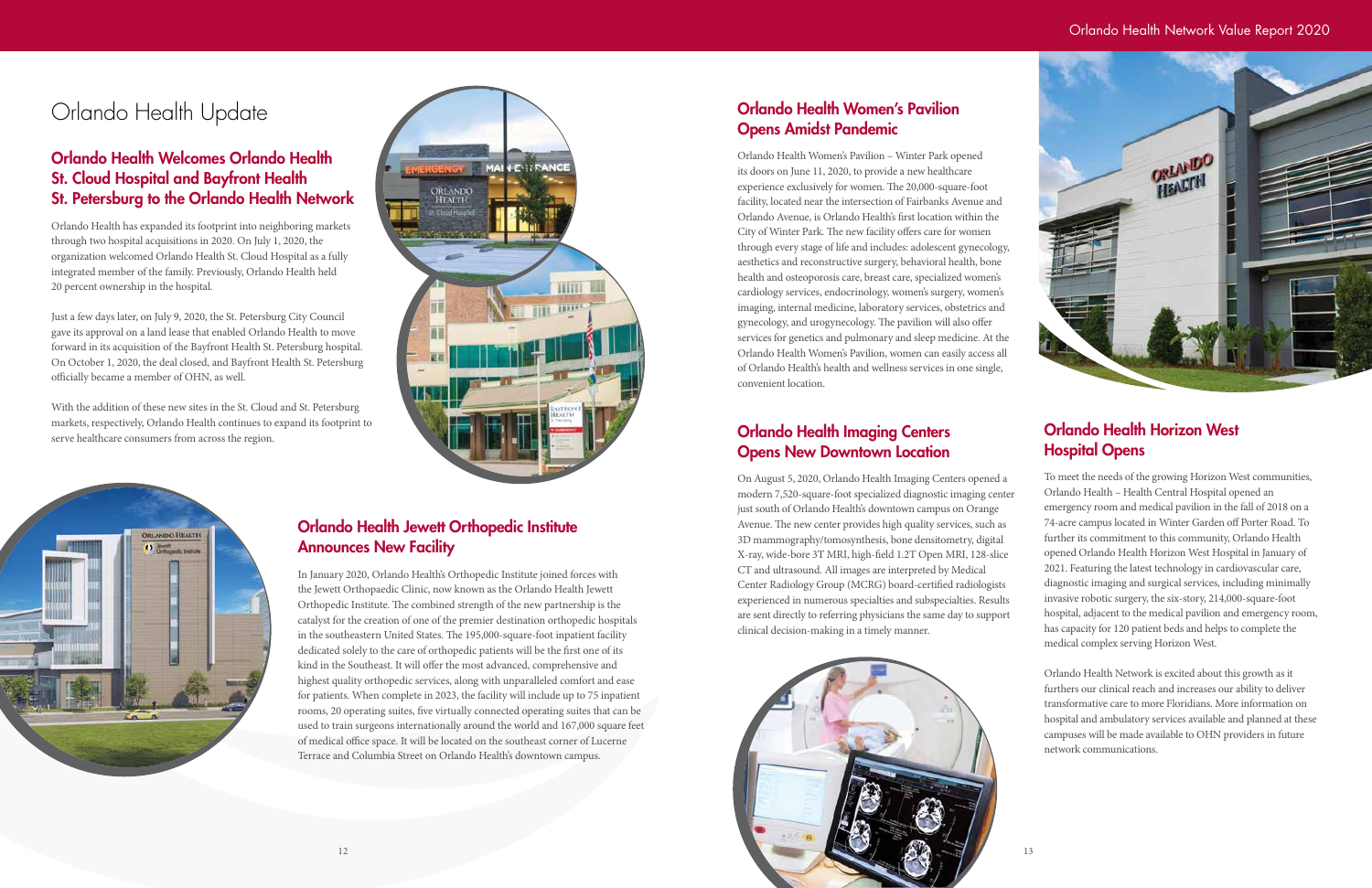## Clinical Transformation Initiatives



#### Post-Acute Care Network

In April 2019, Orlando Health launched its High Value Post-Acute Care Network in partnership with 30 regional Skilled Nursing Facilities (SNFs) committed to the common goal of patient-centered care. The primary objective of the network is to develop and adopt evidence-based care protocols to improve health outcomes via reduced hospital readmissions, enhanced transitions of care and optimally managed SNF stays.

Thirteen performance measures were established to routinely assess the SNF network's performance in the areas of access, patient outcomes, patient experience, and utilization and cost, among others. In-network sites receive scorecards quarterly in large collaboratives hosted by Orlando Health. These meetings are used to share data-driven insights, focus on network opportunities, and spread best practices among peer organizations.

 making sure beneficiaries receive the right care, at the Entering 2021, the Orlando Health Medicare Shared Savings Program ACO will be eligible for the 3-Day SNF Waiver Program. Under this waiver program, Orlando Health Collaborative Care will be allowed to directly admit aligned ACO beneficiaries to SNFs, bypassing the traditional requirement for a preceding hospital stay. This is expected to be another useful tool to help reduce unnecessary hospital admissions and readmissions while right time, at the right place.



# Chronic Kidney Disease and<br>End Stage Renal Disease

In January 2020, OHN further expanded its High Value Post-Acute Care Network to include Home Health Agencies (HHAs) committed to ensuring better experiences for our patients through smoother transitions back home following hospital stays. Sixteen performance measures are used to assess HHAs in many of the same domains as those used for the SNF network. Similarly, Orlando Health also provides education to the in-network HHAs, including updates on clinical initiatives, such as sepsis management, to help the providers and agencies better support our patients.

and traditional dialysis centers. Orlando Health is excited to announce its new collaborative partnership with Nephrology Associates of Central Florida and DaVita Kidney Care to better manage patients afflicted with chronic kidney disease (CKD) or end-stage renal disease (ESRD). Collectively, the threeparty model will take a holistic approach to better care for these extremely costly and difficult to manage disease states, looking at all aspects of the care continuum — from the hospitals and emergency rooms to the physician offices

The collaborative efforts will principally focus on improving outcomes and patient experience. Key to this effort will be driving the adoption of less expensive, more patient-centric home-based modalities for renal care, such as home hemodialysis (HH) and peritoneal dialysis (PD).

**Encourage** HH and PD as alternatives to in-center dialysis care

Reduce patient utilization of ERs for dialysis services

Increase utilization of transplantation for eligible patients

**Open** greater access to care for broad kidney care management

Utilize industry-leading EMR tools to better connect providers

Save health plans and patients on excessive and avoidable costs

**MORE THAN 5,000 ALIGNED PROVIDERS** ١

The partnership launched in the fall of 2020, with a mutual focus among the parties on the seven S.E.R.I.O.U.S. objectives described below, all meant to meet our network's value-based aims:

**Slow** the progression from CKD to ESRD for<br>at-risk patients



### Pharmacy Alternatives

In 2019 and 2020, the OHN and the Disney pharmacy leadership team ran targeted

campaigns to assist and better inform in-network providers on medication prescribing decisions. The initiative initially targeted patients with diabetes who were on an antihyperglycemic medication and would benefit from the addition of a statin, given that patients ages 40-75 could reduce their risk of cardiovascular events and death by adding the statin. As a result of the campaign, there was a 32 percent increase in patients who added a statin within the first 6 months.









#### Supportive Care

In 2019, Orlando Health co-launched its Supportive Care program in partnership with Vitas. The program is designed to expand adult palliative care service offerings and better connect patients and families with community resources. The Supportive Care program engages with patients in the hospital and operates out of multiple outpatient clinics, including Orlando Health's downtown cardiology, oncology and pulmonary practices. Catalyzed by patient needs during the pandemic, the Supportive Care program has now also expanded by offering telehealth visits to provide the safest care possible for this vulnerable population.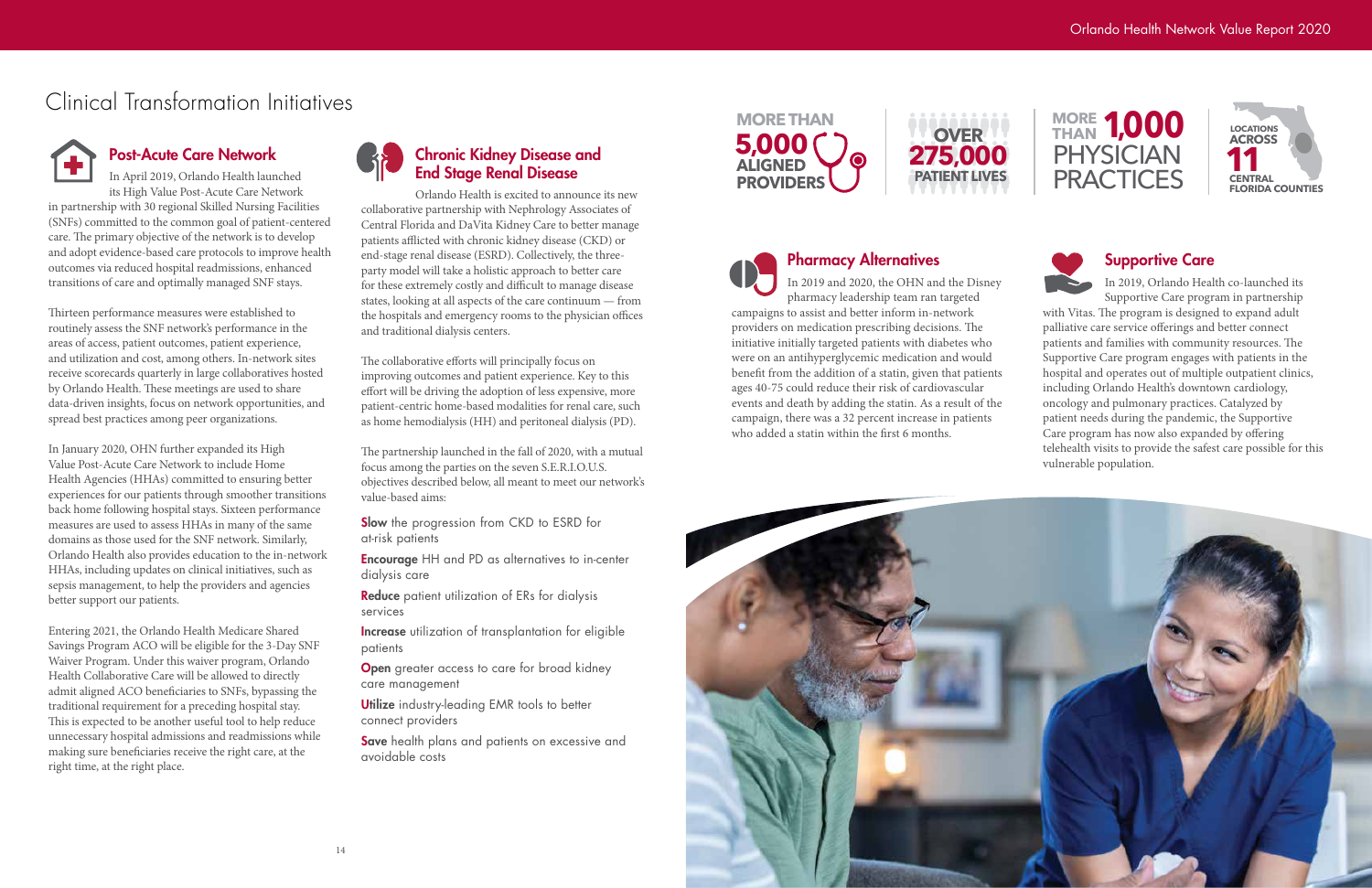#### Orlando Health Network Value Report 2020





#### Heart Failure Redesign

ort to a motivator re<br>al competitor bospit **SHOW RATE:** In the extide to cal competitor hospitals were While Orlando Health was fortunate not to be included in *Modern Healthcare's* June 2020 "25 Urban Hospitals with Largest Readmission Penalties," the system still recognizes it has significant room for improvement, and this report is a motivator for continued cited in the article.

**4** Ith saw potentia<br>ssions, with hear<br>nity across all di cited in the article.<br>In the early stages, Orlando Health saw potential to improve performance in hospital readmissions, with heart failure representing the largest opportunity across all disease states. Now two years in the making, the health system is well on its way to reshaping care delivery for heart failure patients. Not surprisingly, this is one of the most challenging diseases to manage nationally; thus, Orlando Health sought to tackle a very difficult, but very important challenge in its heart failure care redesign efforts.

Fortunately, in the past year, Orlando Health has achieved some critical successes including the most noteworthy detailed below:

Patient Education. To streamline all patient-facing materials, a single patient-friendly heart failure booklet was developed for distribution in all hospitals and outpatient settings. This booklet contains the necessary information patients need regarding their care, including nutrition, physical therapy and medications.

**Inpatient Navigators.** Key to the successful management of heart failure is the implementation of a nurse navigator program. The navigators play an integral role in patient education, resource planning and follow-up care. This service has now been expanded across all adult hospitals in the system.

**Concierge Scheduling.** Orlando Health piloted a concierge model to improve follow-up adherence in the heart failure clinics and saw incredible results, including a 40 percent increase in "show rates" and a 13 percent decline in readmissions. This model is now being rolled out to other service lines and system hospitals.



# **REDUCED BY SERVICE CONTRACT SERVICE SERVICE SERVICE SERVICE SERVICE SERVICE SERVICE SERVICE SERVICE SERVICE SERVICE SERVICE SERVICE SERVICE SERVICE SERVICE SERVICE SERVICE SERVICE SERVICE SERVICE SERVICE SERVICE SERVICE S** Network Provider Feedback

**Medication Support.** Orlando Health expanded its Meds to Beds inpatient program to ensure all heart failure patients, regardless of ability to pay, were discharged with at least a 30-day supply of necessary prescriptions in hand.

**Order Sets.** An independent analysis showed that patients with the Orlando Health-developed *Right Care* order set utilized during their hospital stay spent \$4,800 less and had 1.26 fewer readmissions per patient over the 90 day period following an inpatient stay as compared to a control group.

In addition to the successes outlined, Orlando Health experienced an increase in overall Hospital Rating (HCAHPS) percentile rank and top box score. Several other HCAHPS scores improved, including Care Transitions and Discharge Information.





## Vaccine Initiative Amid the Pandemic

Our organization, as one of the largest healthcare providers in the four-county market, was approached by the Florida Department of Health (FDOH) to launch an initiative to bring school-age patients who were overdue for recommended vaccinations up to date as per Centers for Disease Control and Prevention (CDC) guidelines. The largest deficit reported by the FDOH was in kindergarten and seventh grade age groups where measles, mumps, rubella and varicella (MMR/MMRV) and tetanus, diphtheria and pertussis (Tdap) vaccine rates in Florida were far below target levels compared to prior years. Over 1,600 outreach attempts were made to encourage this population to be compliant with continued vaccinations. As a result, vaccination success rates rose by 37 percent.

Lillian Reguero, MD



*OHN Member since 2015* 

*"As we all strive to deliver the highest quality of healthcare, what better way to achieve our goals but* 

*with a network of physicians sharing the same philosophy? Together, we rely on each other's expertise to serve our patients and their families while reducing the cost of care and improving outcomes. All patients expect and deserve to be treated with compassion, respect and professionalism, and I am proud to be part of this team that exemplifies that."* 

#### Austria Rodriguez, MD, FAAP



*OHN Member since 2019* 

*"Some of the key benefits to joining OHN have been the ability to extend our reach more broadly to the* 

*surrounding community and the ability to provide service to more individuals.* 

*"As a clinically integrated network member, I have become PCMH certified and have a wealth of knowledge and resources at my disposal, increasing my ability to provide value-based care.* 

*"The OHN representatives give physicians a voice and provide support in so many ways."* 



#### Erik Walker, MD

Orlando Health Physician Associates Family Medicine

*OHN Member since 2013* 

*"Being a member of OHN is so rewarding. For our patients, we know that they will receive the best care possible. And, for our aligned providers, both in large and small practices, they are rewarded for their efforts with fantastic contract opportunities and incentives for outstanding performance.* 

*"Orlando Health Physician Associates was the first group to join OHN seven years ago, and I have been able to witness the growth of the network since its inception. As both a practicing physician in the network and as a current board member, I am so proud to have seen OHN grow to become one of the most successful CINs in the United States in such a short period of time."* 

#### Niral Patel, MD

Windermere Medical Center Internal Medicine *OHN Member since 2017* 

*"The Orlando Health Network reports have provided me with insights, which I would have never known before, regarding my performance as a physician in managing cost of care and ensuring we close preventive care gaps. The clinically integrated network has opened up so many possibilities, including the ability to earn new insurance contracts that I, as an independent medical practice, would never have access to alone."* 



#### Aasma Riaz, MD

City Healthcare, LLC | Internal Medicine *OHN Member since 2018* 

*"As an independent primary care physician, being part of OHN has meant access to a great support* 

*system. Joining OHN has given me a platform to connect with other physicians in the area, build a relationship with various specialists in the region and thus, offer better care to our patients.* 

*"My membership also has helped me stay up to date with day-to-day changes in the field of medicine and aided in implementing these in my practice.* 

*"Finally, the support offered by OHN in times of the COVID pandemic has been immensely helpful. They have helped keep us all informed, updated and involved."* 



#### Ben Kaplan, MD

Orlando Health Physician Associates Internal Medicine

*OHN Member since 2013* 

*"One of the greatest benefits of OHN has been the support and guidance for both physicians and staff to ensure our patients are getting the best care at the best price. Too often, we forget our patients are consumers within the healthcare system, and it becomes our duty as providers to ensure they are receiving the same care we would want for our loved ones.* 

*"This leads to the idea that the most important thing about being in the network is that you can offer your patients the best high-quality, low-cost providers in the region who are all working toward the same value-based goals."*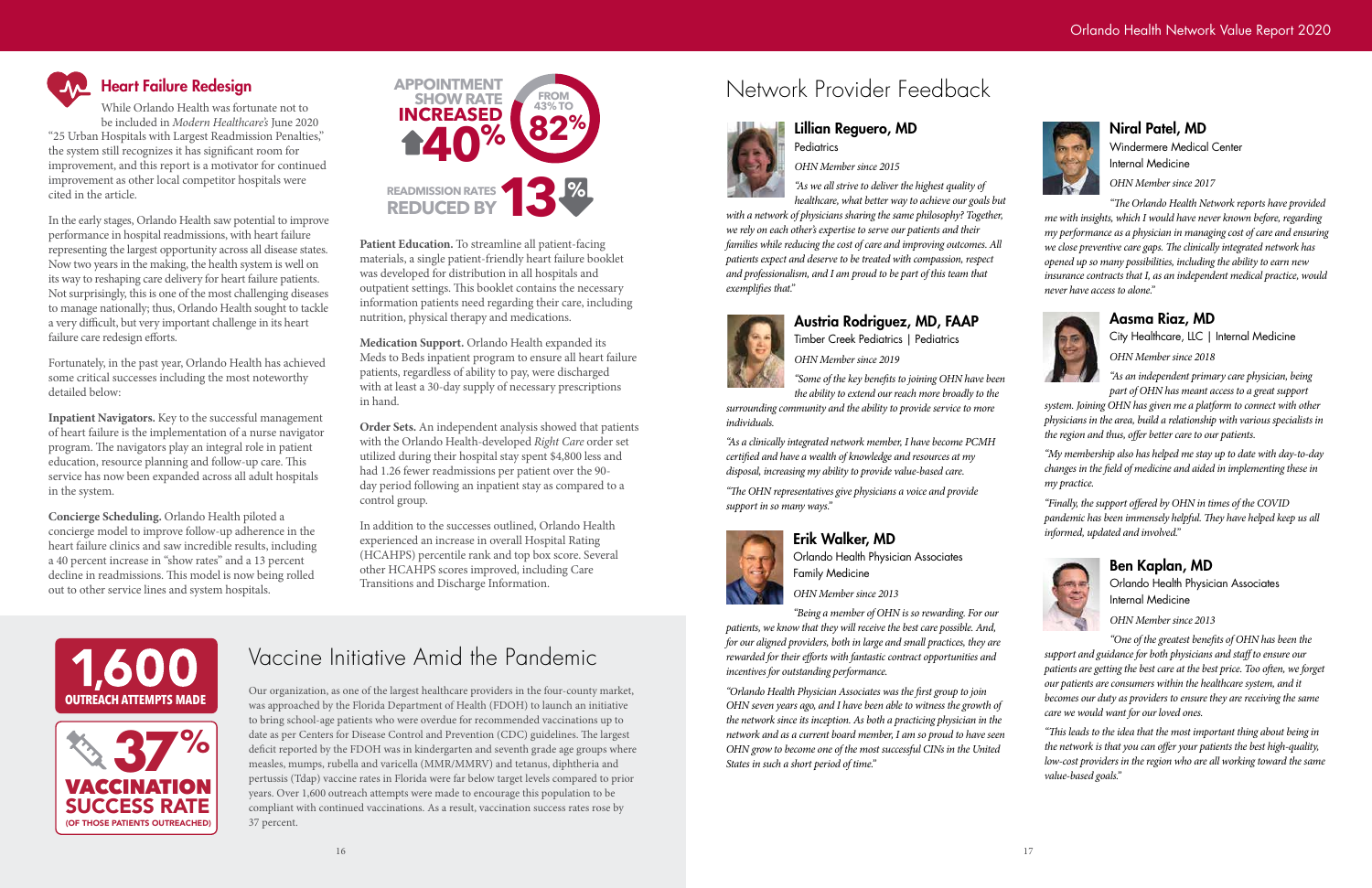

## Network Care Experiences

*as told by your OHN Care Managers* 

#### Compassion is the Best Medicine

During a routine post-hospitalization follow-up call, an OHN Care Manager discovered her patient was at risk of another hospitalization if she didn't receive additional assistance. Due to cost barriers, the patient also had not filled her antibiotics prescription. Similarly, the patient had not scheduled a post-discharge follow up appointment with her primary care physician. The OHN Care Manager jumped into action and scheduled an appointment for the patient to see a provider the next day and have the prescription filled on-site for a reduced copay. These efforts helped improve the continuity of care and avoided a costly readmission.

#### Caring for the Patients and Caregivers

An OHN Care Manager began working with the spouse of a stroke survivor who was left with severe neurological impairment. Unfortunately, the spouse did not fully understand his wife's long-term prognosis, believing that she would return to full health despite being bed-bound, disoriented and unable to communicate. After the Care Manager reviewed the medical records and found a pattern of hospital and skilled nursing home admissions, they decided to leverage the Orlando Health Supportive Care program and coordinated a meeting between the spouse and a board-certified palliative care physician. Through these discussions, the spouse was able to improve his wife's quality of life and safely return her to their home where she was able to continue to receive care. As a result of continued participation in the Supportive Care program, the patient has not since had any admissions to the hospitals or nursing homes.



### OHN Care Managers Have Your Back

Following a non-Orlando Health hospital-based spine surgery procedure, an OHN patient was discharged without the necessary medical equipment and without orders for home health services. The OHN Care Manager assigned to the case stepped in immediately to ensure the necessary resources were provided and support the very overwhelmed caregiver. In the post-discharge discussions with the caregiver, it was determined the patient was beginning to develop a bedsore on their lower back from extended periods of bed rest. The Care Manager acted quickly to provide the caregiver with instructions on how to prevent the skin breakdown, as well as safe mobility and repositioning techniques for the patient. The Care Manager knew the next few days would be critical and asked the caregiver to call with any updates or questions. Just days later, the phone rang. However, the patient was not calling with panic or problems, but rather with thanks and appreciation as the patient's condition had greatly improved.

#### Meeting Our Patients Where They Are

An OHN Care Manager encountered a patient who appeared rather reclusive and completely refrained from leaving their home except in cases of emergencies, such as when hospital care was required. Through skilled motivational interviewing, the Care Manager was able to determine that the patient suffered from chronic weakness, lethargy and constant pain — it was these chronic conditions that made moving around physically challenging and prevented the patient from visiting a physician for several years. The Orlando Health House Calls team was deployed to the patient's home, so the patient was able to be physically evaluated. Orlando Health's Readmission Advocates Collaborating in Healthcare (REACH) team of licensed clinical social workers also were called in to evaluate barriers and provide useful resources.

# Care Management Results



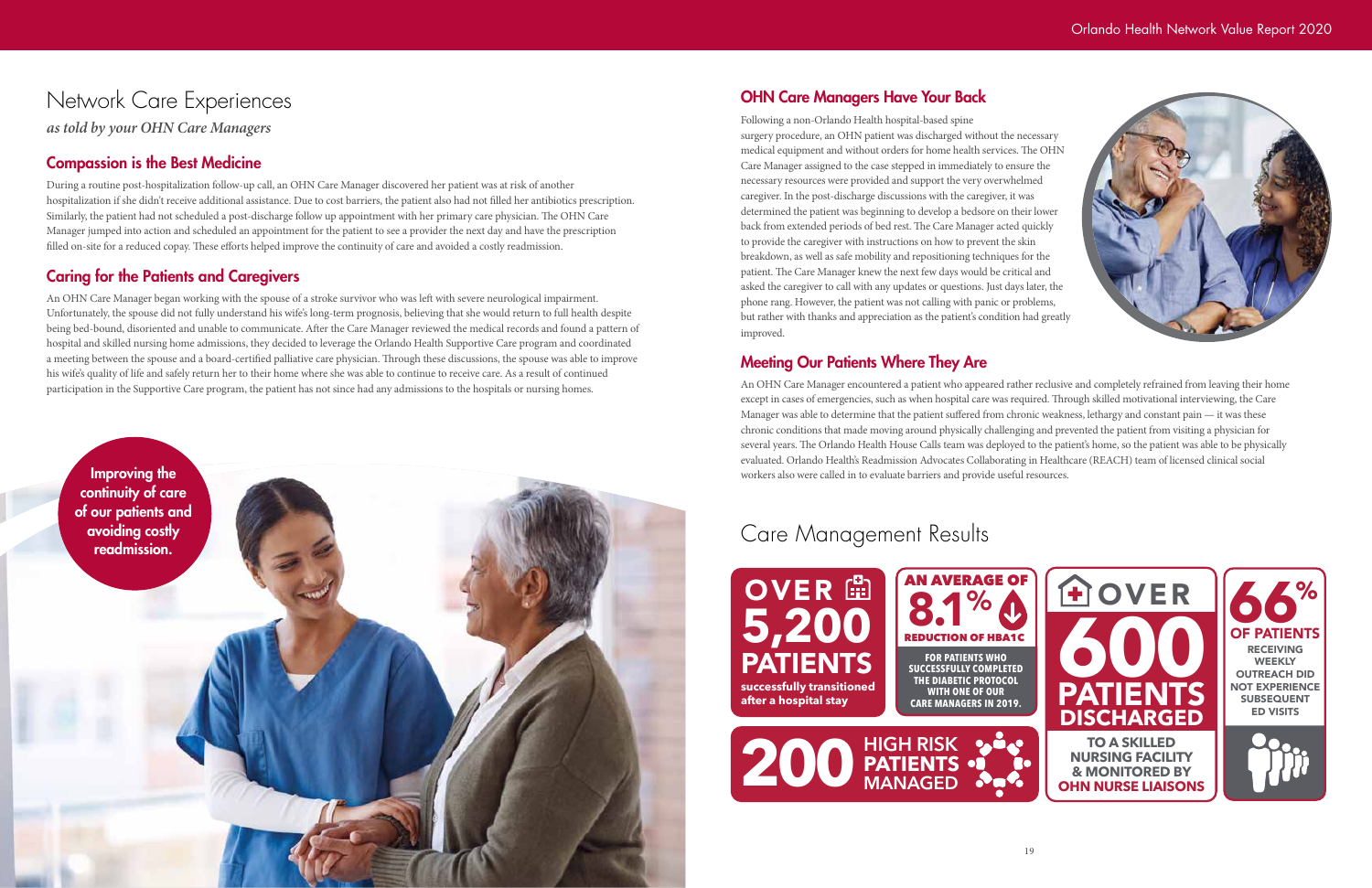# **Technology**

# **CONTENT**



Orlando Health continues to progress toward its multiphase go-live schedule for its new Epic Comprehensive Health Record (CHR), known in the health system as ELLiE. The first wave of hospitals and physician practices went live January 30, 2021, with the second go-live set for April 24, 2021.

OHN will be offering system access to its community affiliate providers via the CHR's EpicCare Link portal. This portal is expected to support more than 2,000 external users and provide enhanced referral and ordering capabilities, along with improved reporting tools. The platform will also allow providers to attest to close care gaps for quality measures.

As an added benefit of the CHR, historical payer claims data will be included in the provider workflow to supplement clinical data for quality measures, risk coding tracking, utilization oversight and general decision-making. The CHR's quality measures have also been custom-built to mirror the value-based care contracts and offer useful, near real-time dashboards.

**18 6 DATA<br>
INCORPORATED TO SUPPLEMENT EXTERNAL DATA** SOURCES CLINICAL INFORMATION

Epic's Healthy Planet tool, the CHR's population health management application, will also warehouse 56 discrete external data sources at go-live, including millions of medical and pharmacy claims received over time. In total, the platform will house historical data for nearly half a million value-based care lives that have been managed by OHN to date, including the actively managed 275,000 patient membership.

Providers can leverage the Healthy Planet tools to glean in-depth clinical management insights, more efficiently exchange and access data, and better coordinate care with other system users for all of the network's value-based care for patients.



NUMBER OF CLAIMS LINES FROM PAYER SOURCES

**100M OVER** 

**63M MEDICAL CLAIMS** 



# Telemedicine & Remote Patient Monitoring

Throughout the pandemic, the world has been forced to adapt to a new working environment, and healthcare was no exception. While Orlando Health had been performing telehealth services for over a decade prior to COVID-19, the health system had not widely deployed consumer-facing telehealth solutions within practices due to significant regulatory barriers. With the emergency declaration came the easing of former restrictions by CMS and private payers alike, allowing Orlando Health to rapidly expand its telehealth offerings across all service lines.

In the first 30 days alone of the pandemic, the system conducted more telehealth visits than it had in the preceding two years combined. Today, we now have scaled our virtual care operations to cover more than 200 physician practices, including a dedicated pediatric service where patients are routed to a pediatric provider, fully equipped with the tools to be able to conduct telehealth visits seamlessly. On aggregate, Orlando Health has now completed over 100,000 visits, including more than 21,000 visits since the pandemic began (as of September 2020). Nearly 80 percent of patients were compliant with their provider-prescribed Remote Patient Monitoring (RPM) devices used to provide continuous care during the pandemic. This was another low-cost, high-tech solution to deliver great care to our patients.

OHN also has been able to form extensive business relationships for telehealth services to assist during COVID-19, including partnerships with Major League Soccer, Orlando Utilities Commission, Valencia College and the University of Central Florida, among others. These organizations asked the health system to offer on-demand Virtual Visit services to their workforces, and Orlando Health delivered with over 13,000 COVID-19 Virtual Response Visits since the start of the pandemic. Finally, more than 14,000 new patients have registered on the Orlando Health Virtual Visit application.



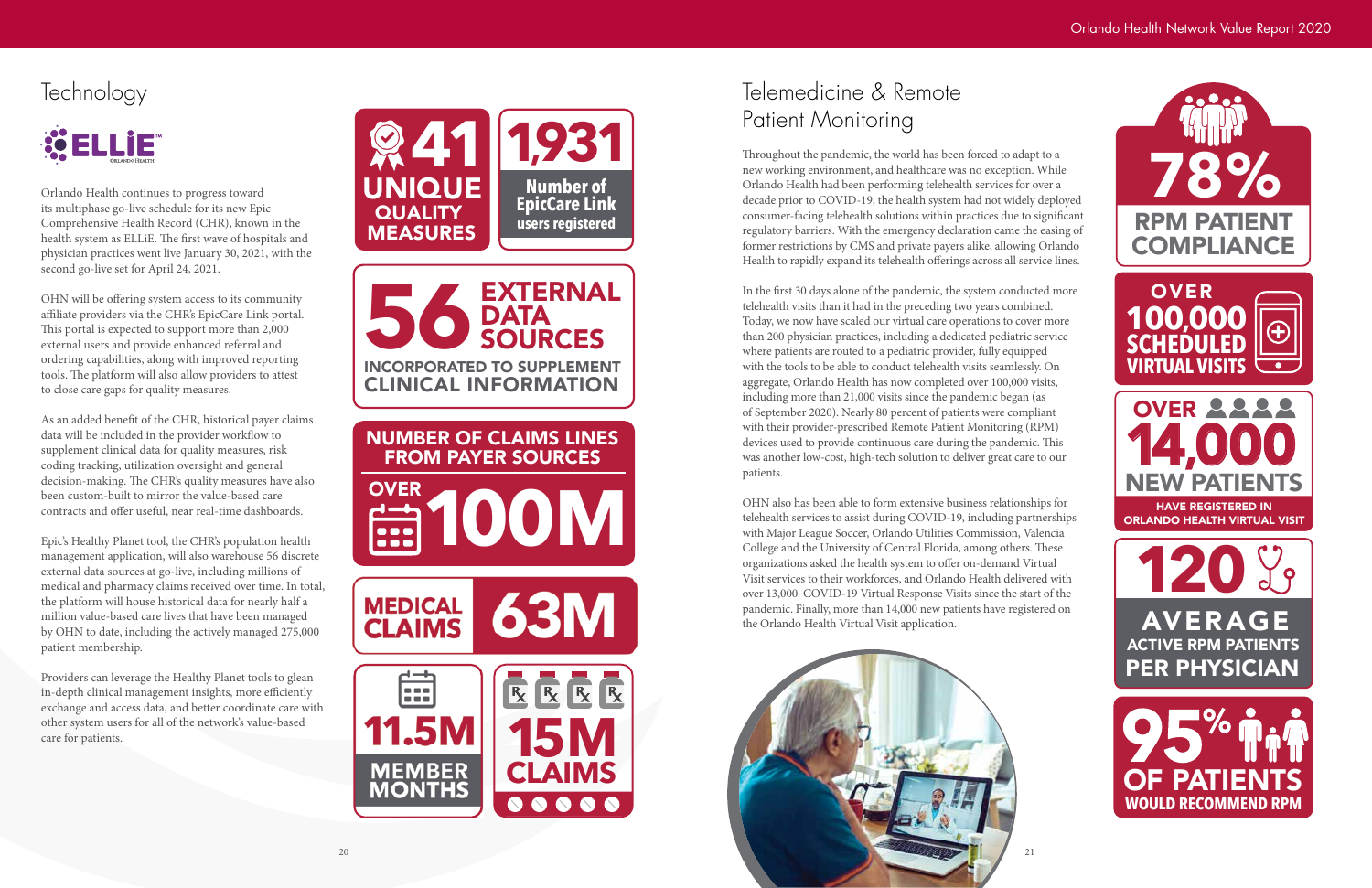

#### **Hospitals**

# Forging Ahead Together

Throughout the unprecedented challenges of the COVID-19 pandemic, Orlando Health has remained open and ready to serve the healthcare needs of Central Florida and beyond. Keeping our team members, patients and guests safe has been a top priority. Regardless of medical need — whether providing essential surgical, cardiac or emergency services, or caring for COVID-19 patients — we remain committed and prepared to provide the highest level of quality care the community has come to expect from us.

> 13,000+ **VISITS COMPLETED** ON OUR COVID-19 VIRTUAL RESPONSE PROGRAM



Through our efforts to further serve our community with resources to navigate this new world, we have become a recognized leader in delivering appropriate COVID-19 care and information. Our physicians have lent their expertise in numerous local and national news stories as well as in blog posts for the Orlando Health Content Hub.

- Bayfront Health St. Petersburg
- Orlando Health Arnold Palmer Hospital for Children
- Orlando Health Dr. P. Phillips Hospital
- Orlando Health Health Central Hospital
- Orlando Health Horizon West Hospital
- Orlando Health Orlando Regional Medical Center
- Orlando Health South Lake Hospital
- Orlando Health South Seminole Hospital
- Orlando Health St. Cloud Hospital
- Orlando Health Winnie Palmer Hospital for Women & Babies

### Don't Delay Your Care Campaign

We developed safety messaging in various mediums reminding consumers of the importance of continued routine and emergency medical care and keeping them aware of our preparedness in providing a safe environment for that care.

As Central Florida's healthcare leader, Orlando Health is committed to forge ahead, adapting to changing circumstances as needed to support the health, safety and well-being of our community.

## Network Map

#### Emergency Rooms and Medical Pavilions

- Orlando Health Medical Pavilion Horizon West
- Orlando Health Emergency Room and Medical Pavilion -Lake Mary
- Orlando Health Emergency Room and Medical Pavilion -**Osceola**
- Orlando Health Medical Pavilion Spring Lake
- Orlando Health Medical Pavilion St. Cloud
- Orlando Health Medical Pavilion Summerport
- Orlando Health South Lake Hospital Emergency Room and Medical Pavilion – Blue Cedar
- Orlando Health South Lake Hospital Joe H. and Loretta Scott Emergency Room – Four Corners
- Orlando Health Women's Pavilion Winter Park